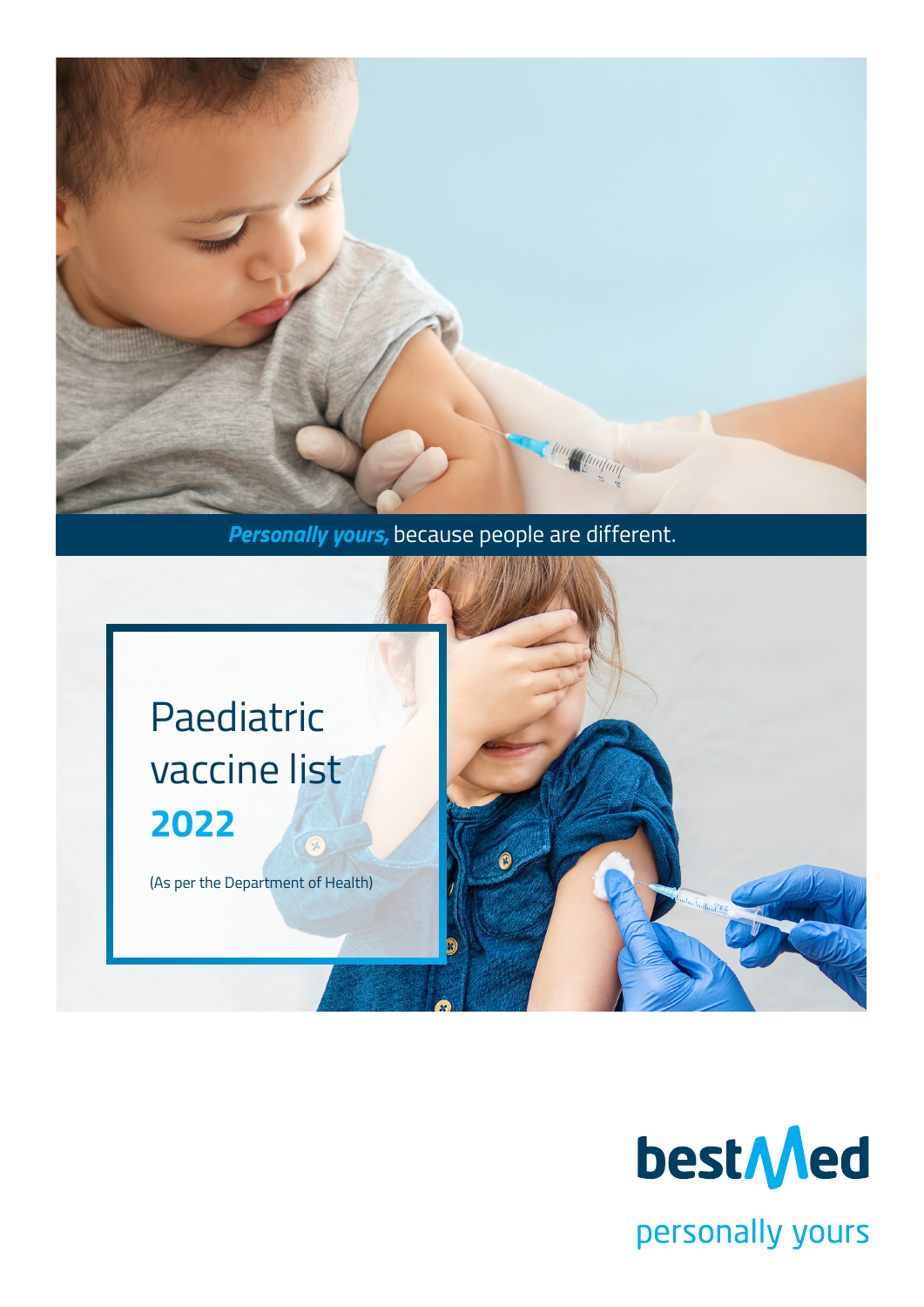Funding for the vaccines listed below will be paid as Preventative Care, which is a Scheme benefit, and will not be paid from the savings or day-to-day benefit, provided that the age limitations set below are adhered to. These vaccines will also be covered as per the registered indications.

# **PAEDIATRIC VACCINES (Excluding Beat1 and Beat1N)**

| <b>AGE GROUPS INDICATED</b><br><b>FOR</b>                                   | <b>NAME</b>                                                                                                                                                                                | <b>DESCRIPTION</b>                                                                            | <b>NAPPI CODE</b>                                                          |
|-----------------------------------------------------------------------------|--------------------------------------------------------------------------------------------------------------------------------------------------------------------------------------------|-----------------------------------------------------------------------------------------------|----------------------------------------------------------------------------|
| O to 2 months<br>(maximum 2 injections)                                     | <b>OPV Merieux 10 Dose</b><br><b>Bivalent Oral Polio Meriuex</b><br>OPV Merieux 10 Dose plastic tub<br><b>OPV Meriuex 20 Dose Vaccine</b><br>Polio TD 0.5ml<br><b>Imovax Polio Vaccine</b> | Polio                                                                                         | 823678008<br>722017001<br>841307016<br>823686019<br>703335001<br>708854001 |
| O to 2 months<br>(maximum 1 injection)                                      | BCG Intradermal Infant 20                                                                                                                                                                  | Tuberculosis                                                                                  | 872962016                                                                  |
| O to 5 years<br>(Included on Beat1 and<br>Beat1N)<br>(maximum 3 injections) | Prevenar 13 28mcg/0.5ml Prefill<br>Prevenar 16mcg/0.5ml Prefill Syringe<br><b>Synflorix Vaccine</b>                                                                                        | Pneumococcus                                                                                  | 715858001<br>705032001<br>714999001                                        |
| 1 to 4 months<br>(maximum 2 injections)                                     | Rotarix Liquid Oral Vaccine<br>Rotateg 2ml Vaccine                                                                                                                                         | <b>Rotavirus</b>                                                                              | 714133001<br>710935001                                                     |
| 1 to 6 months<br>(maximum 1 injection)                                      | <b>Engerix-B Paed Monodose</b><br>Euvax B Vial 20mcg/ml<br>Euvax B Vial 20mcg/ml<br>Heberbiovac HB Single Dose 0.5ml<br>Heberbiovac HB Single Dose 1ml<br>Hepaccine-B Paed Single Dose     | <b>Hepatitis</b>                                                                              | 700356001<br>713048002<br>715349001<br>701658001<br>701659001<br>873179005 |
| 1 to 24 months                                                              | Tritanrix-hb 0.5ml Single dose                                                                                                                                                             | Diptheria<br>Haemophilus Influenzae Type B<br><b>Pertussis</b>                                | 700768001                                                                  |
|                                                                             | Tetanus Vaccine Cipla 40iu/0.5ml                                                                                                                                                           | <b>Tetanus</b>                                                                                | 3002364001<br>3002364002                                                   |
| 2 to 6 months                                                               | DTP-Merieux Single Dose Syringe<br>Infanrix Pre-filled Syringe 0.5ml<br>Tetanus Vaccine Cipla 40iu/0.5ml                                                                                   | <b>Pertussis</b><br><b>Tetanus</b>                                                            | 825158001<br>703994001<br>3002364001<br>3002364002                         |
| 1 to 18 months<br>(maximum 4 injections)                                    | Hexaxim Pre-filled Syringe<br><b>Infanrix Hexa Vaccine</b>                                                                                                                                 | Diptheria<br>Haemophilus Influenzae Type B<br><b>Hepatitis B</b><br><b>Pertussis</b><br>Polio | 719637001<br>707285001                                                     |
|                                                                             | Tetanus Vaccine Cipla 40iu/0.5ml                                                                                                                                                           | <b>Tetanus</b>                                                                                | 3002364001<br>3002364002                                                   |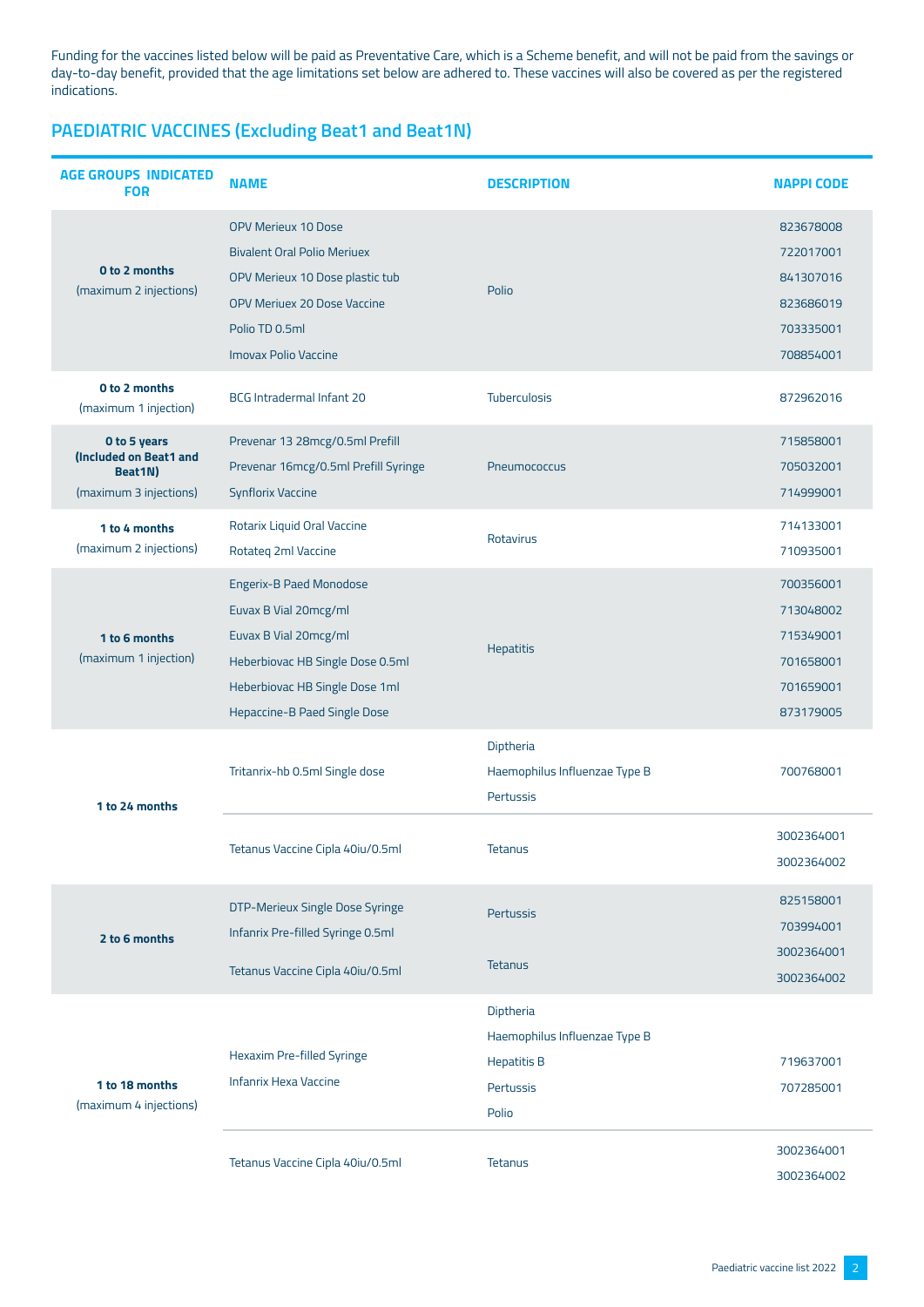| 2 months to 5 years                      | ACT-HIB Flu Single Dose 0.5ml<br>Hiberix Single Dose 0.5ml + Saline                                                                          | Haemophilus Influenzae Type B                                  | 813206006<br>700767001                                        |
|------------------------------------------|----------------------------------------------------------------------------------------------------------------------------------------------|----------------------------------------------------------------|---------------------------------------------------------------|
| 6 to 12 months<br>(maximum 2 injections) | Rouvax Single Dose Syringe<br>Measles vaccine 0.5ml<br>Measbio Multi-Dose Powder Vial                                                        | <b>Measles</b>                                                 | 825522005<br>720384001<br>722290001                           |
| 9 months to 55 years                     | Menactra Vaccine 0.5ml Vial                                                                                                                  | <b>Meningitis</b>                                              | 720708001                                                     |
| 12 to 24 months                          | Avaxim Prefilled Syringe 80 0.5ml<br>Avaxim Prefilled Syringe 0.5ml<br>Havrix Junior Single Dose 0.5ml                                       | <b>Hepatitis A</b>                                             | 700513001<br>848905008<br>703448001                           |
| 12 months to 6 years                     | Variirix Viai<br>Onvara 1350 PFU/Vial                                                                                                        | Chickenpox                                                     | 892939001<br>723131001                                        |
| 9 months to 6 years                      | <b>Morupar Single Dose</b><br>Omzyta Vaccine Powder<br>Priorix Single Dose 0.5ml Prefill<br>Measles, mumps & rubella 0.2ml<br>Trimovax 0.5ml | <b>Measles</b><br><b>Mumps</b><br>Rubella                      | 879452005<br>724016001<br>700772001<br>720383001<br>792004019 |
| 9 months to 12 years                     | <b>Priorix Tetra Vial</b>                                                                                                                    | Chickenpox<br><b>Measles</b><br><b>Mumps</b><br><b>Rubella</b> | 716550001                                                     |
| 1 year and older                         | <b>Twinrix Vaccine</b>                                                                                                                       | <b>Hepatitis A and B</b>                                       | 706829001                                                     |
| 2 to 12 years                            | Typherix Pre-Filled Syringe Single<br>Typhim VI 0.5ml Prefilled                                                                              | <b>Typhoid Fever</b>                                           | 703442001<br>822442019                                        |
| 2 years and older                        | <b>Dukoral Vaccine</b>                                                                                                                       | Cholera                                                        | 703846001                                                     |
| 2 years and older                        | Mencevax ACWY single dose vial                                                                                                               | Meningitis                                                     | 884039002                                                     |
|                                          | Boostrix Tetra Pre-filled Syringe<br>Adacel Quadra Prefill Syringe<br>Adacel Vial 0.5ml<br>Tetraxim Prefilled Syringe 0.5                    | Diptheria<br><b>Pertussis</b><br>Polio<br><b>Tetanus</b>       | 716655001<br>713229001<br>3002510001<br>711258001             |
| 4 to 12 years                            | Tetanus Vaccine Cipla 40iu/0.5ml                                                                                                             | <b>Tetanus</b>                                                 | 3002364001<br>3002364002                                      |
|                                          | <b>Boostrix Vaccine Prefilled</b>                                                                                                            | Diptheria<br>Pertussis<br><b>Tetanus</b>                       | 3000689001                                                    |
| 7 to 12 years<br>(maximum 2 injections)  | Diftavax Pre-filled Single Dose<br>DT Vax 0.5ml Single Dose<br>Tetanus Vaccine Cipla 40iu/0.5ml                                              | Diptheria<br><b>Tetanus</b>                                    | 703367001<br>842443002<br>3002364001                          |
|                                          |                                                                                                                                              |                                                                | 3002364002                                                    |